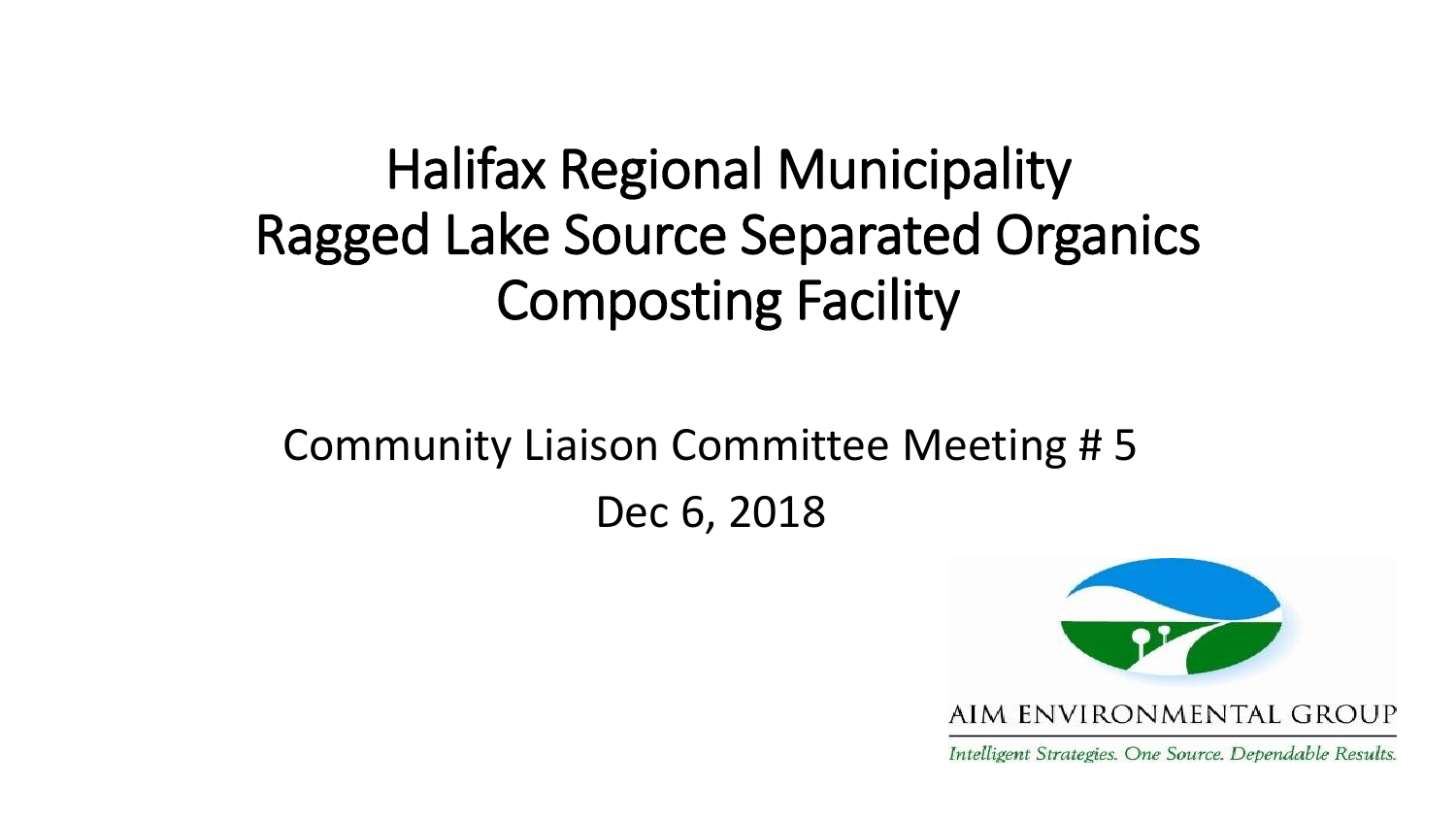# Meeting Agenda

| <b>Agenda Item</b>      | <b>Agenda Topic</b>                                                    | <b>Presenter</b> | <b>Time</b> |  |
|-------------------------|------------------------------------------------------------------------|------------------|-------------|--|
| $\mathbf{1}$            | Review and Approval of Summary Notes of<br>CLC Mtg # 4; Sept. 13, 2018 | All              | 5 minutes   |  |
| $\overline{2}$          | Discuss Action Items from CLC Mtg #4,<br>Sept 13, 2018                 | All              | 25 minutes  |  |
| $\overline{\mathbf{3}}$ | Q3 - 2018 Plant Operations Update                                      | <b>AIM</b>       | 15 minutes  |  |
| $\overline{\mathbf{4}}$ | HRM Detailed Review of Incoming Feedstock for Ragged<br>Lake           | <b>HRM</b>       | 15 minutes  |  |
| 5                       | <b>Screening Building Replacement</b>                                  | <b>AIM</b>       | 10 minutes  |  |
| $6\phantom{1}6$         | Open discussion, Q&A                                                   | All              | 20 minutes  |  |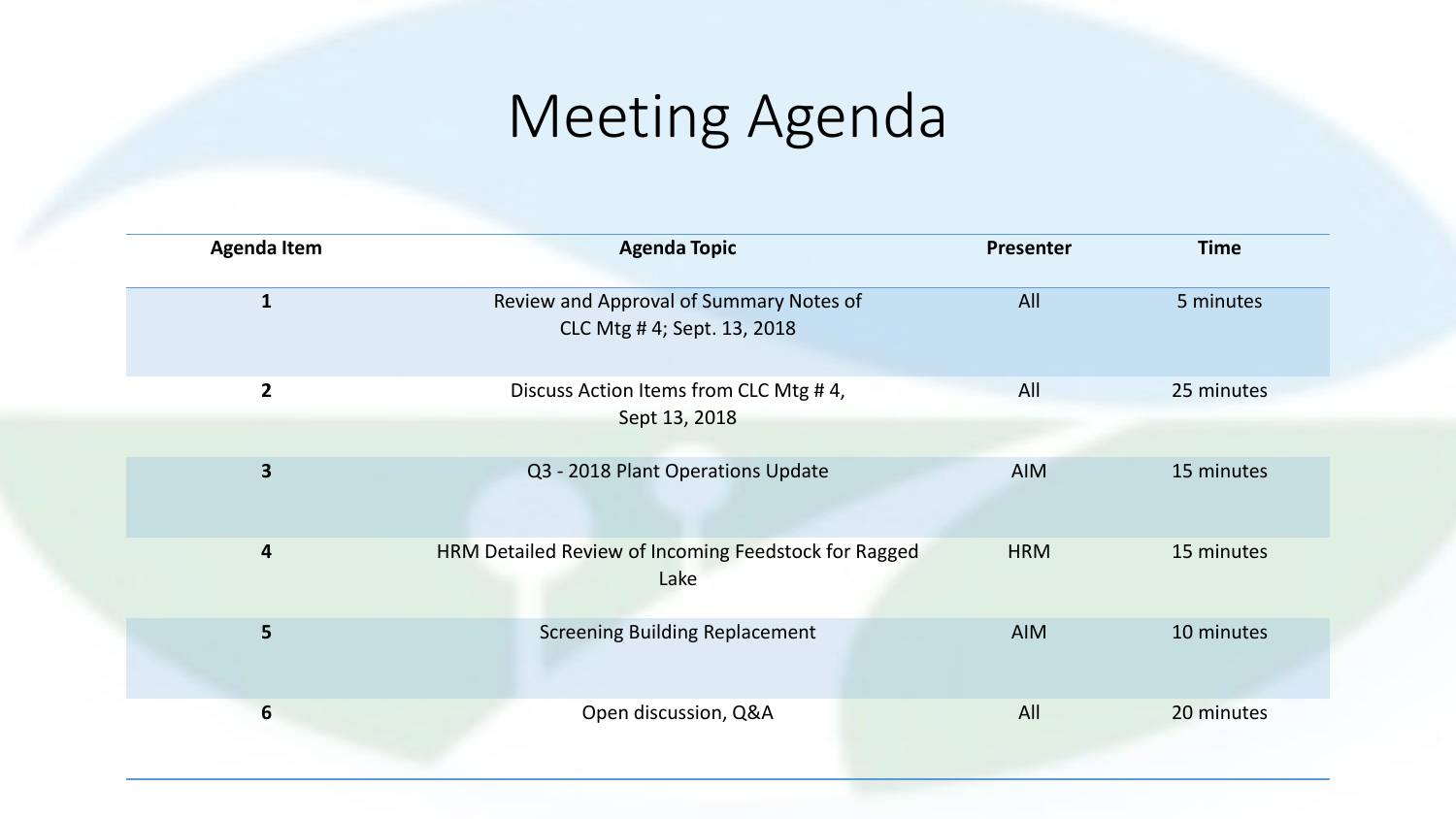Review and Approval Summary Notes – CLC Mtg. # 4 September 13, 2018

-Hardcopy of summary notes available

-Any final comments?

-Vote to approve and finalize Summary Notes of CLC Mtg. # 4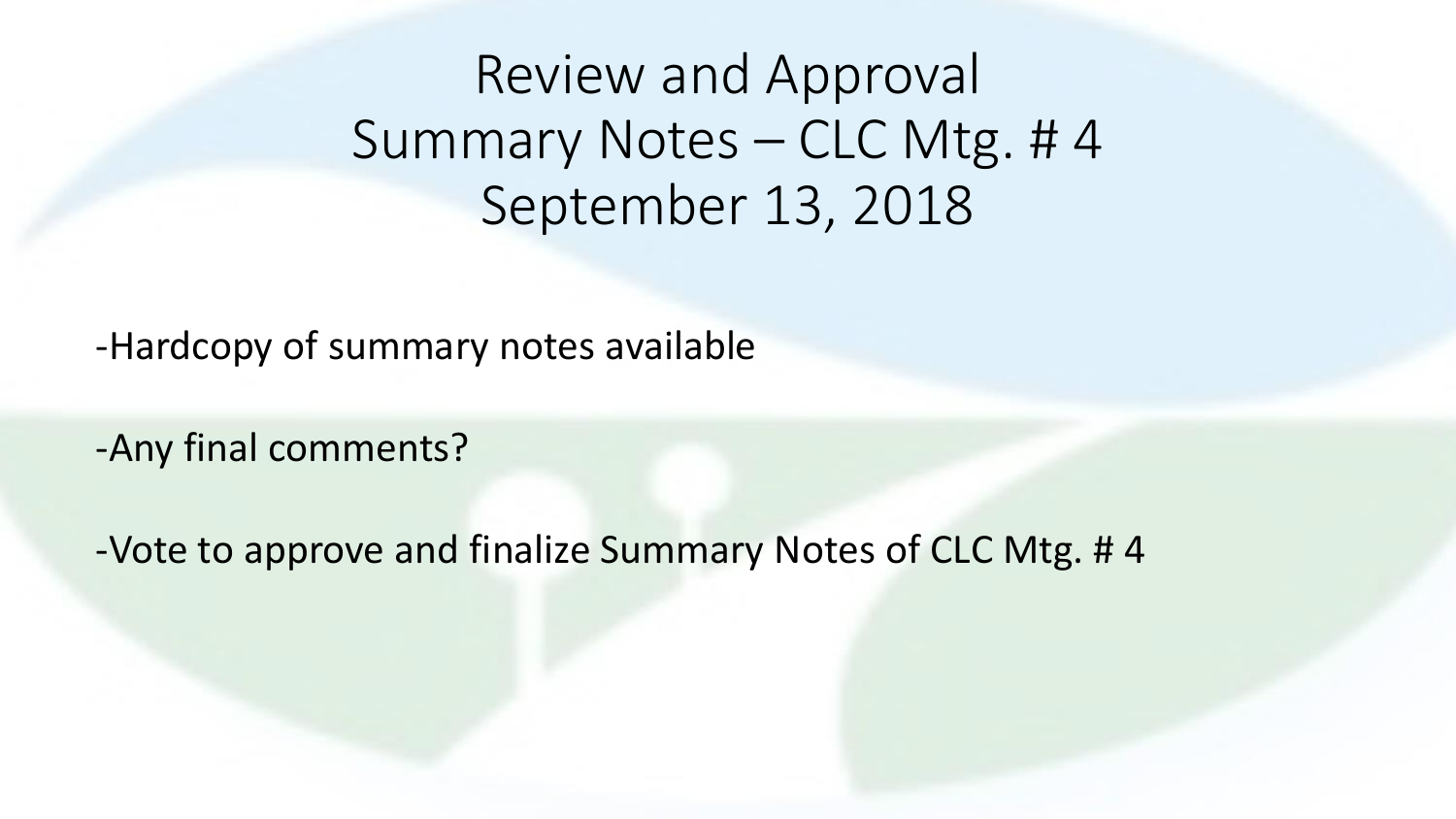**4.1 The Committee was informed that Tom Seguin has been transferred to another Circle K location and that he would no longer be a member of the CLC. K. Ungar has approached the new manager of the Circle K regarding her interest in replacing Tom on the committee. She said she would like to think about it.** 

**K. Ungar will follow up with the Circle K manager.**

- New manager has not committed to joining CLC
- Notice still visibly posted
- Log book not currently available; employees remain aware of the process
- Kim to continue to follow up in effort to maintain the process that was established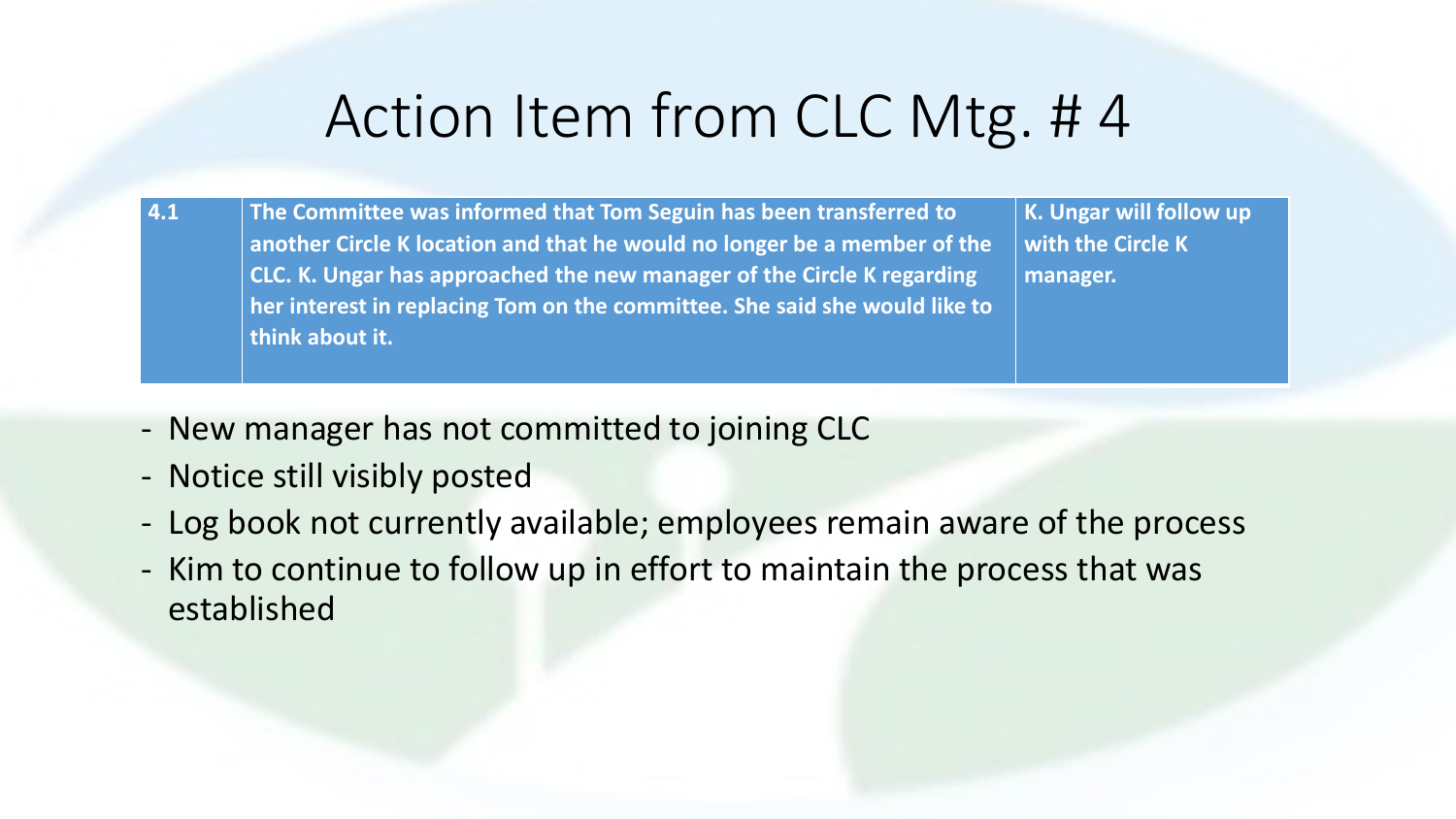**4.3 D. Perlotto informed the Committee that the CLC Meeting Notes, presentations and Facility Monthly Reports are available on the AIM website. They need to be brought up to date however.** 

**D. Perlotto will bring content up to date.**

- Website up to date:

-Monthly reports to October 2018

-CLC Meeting documents through Mtg. # 3 -Meeting # 4 documents will be posted next week

-CLC Terms of Reference

-CLC Notice (that was placed in the Prospective publication)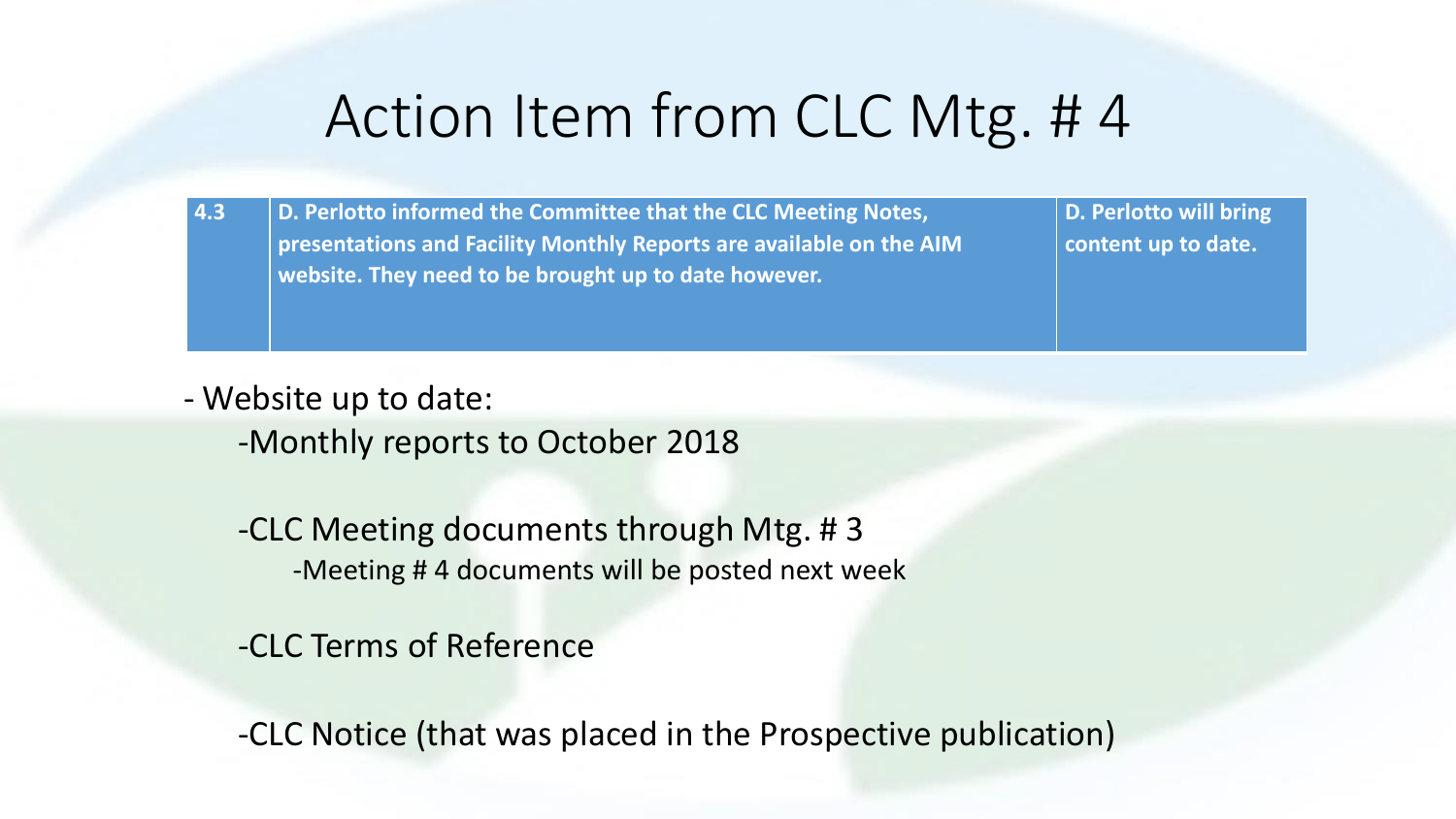**4.7 The idea of holding a compost giveaway in the spring of 2019 was discussed further. However more consultation between AIM and HRM will be required as significant logistical issues exist. An update will be presented at the next CLC meeting.** 

**Approval/support required from HRM for event.**

- After detailed discussions, compost giveaway will not proceed
	- Significant logistical challenges
	- Compost produced at facility is not "residential ready"
		- Needs to be blended with soil and other amendments for direct residential application
	- Cost implications that are were not budgeted
	- Some concern about impact on compost vendors
- Compost/product giveaway may be reconsidered in future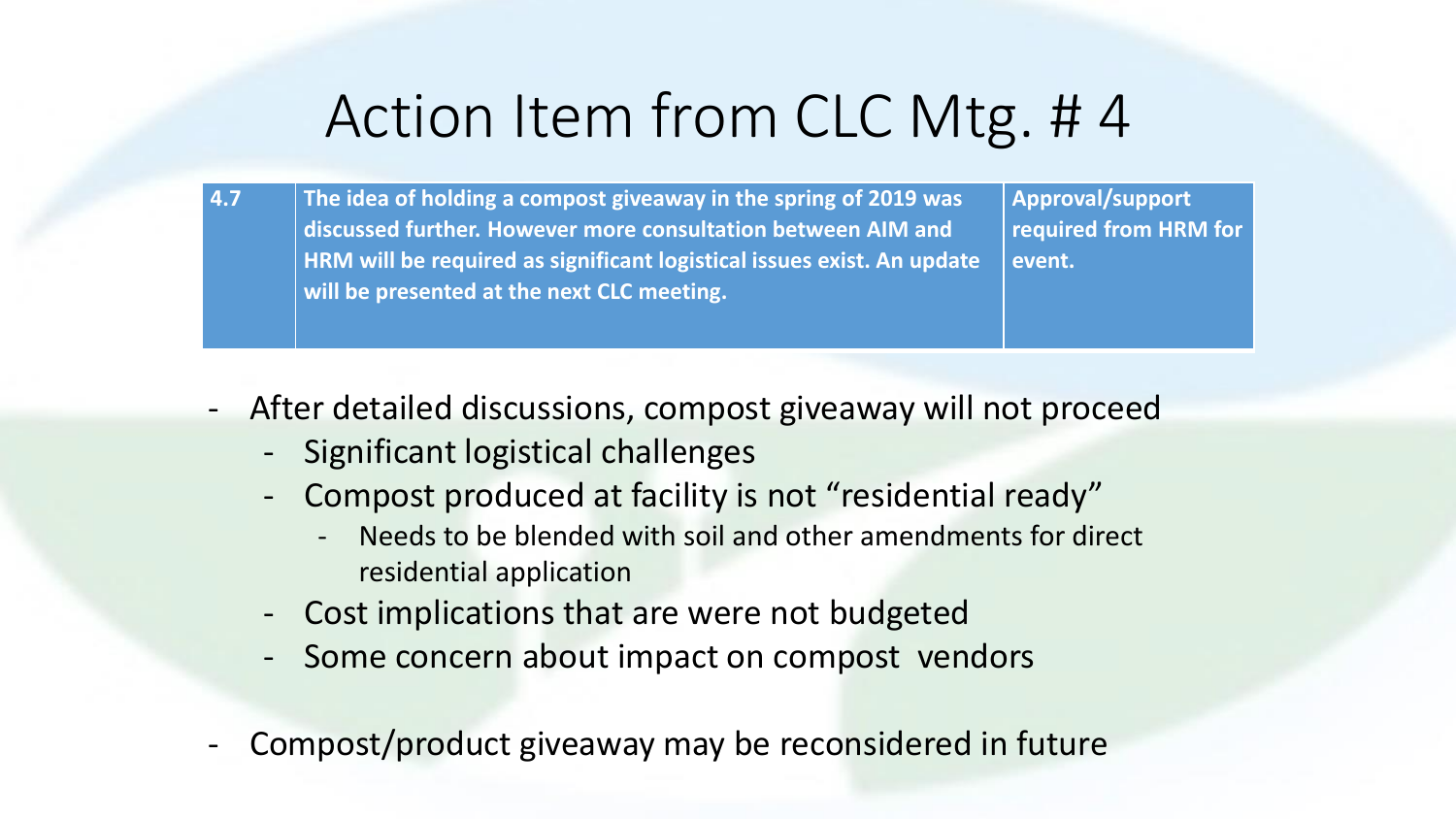**4.8 D. Perlotto said AIM is still investigating community sponsorship possibilities. AIM would like to look at offering broader community based support rather than supporting a single sports team for example. K. Ungar said the Prospect Road Community Center may have programs that AIM could support. F. Johnston suggested that AIM could donate monies to plant a wall of trees (living wall) along Evergreen Place and Prospect Road to obscure some of the less attractive industrial/commercial establishment along these roads. Councillor Adams said there is a Prospect community recreation/sports organization that may be suitable for AIM to provide some support. He will forward contact information.** 

**K. Ungar to get organization contact information from Councillor Adams.**

- AIM met with representatives from the Prospect Rd Community Center in late November, 2018

-Representatives will present sponsorship opportunities in Jan 2019 -AIM to provide further update at next CLC meeting (Feb. 28, 2019)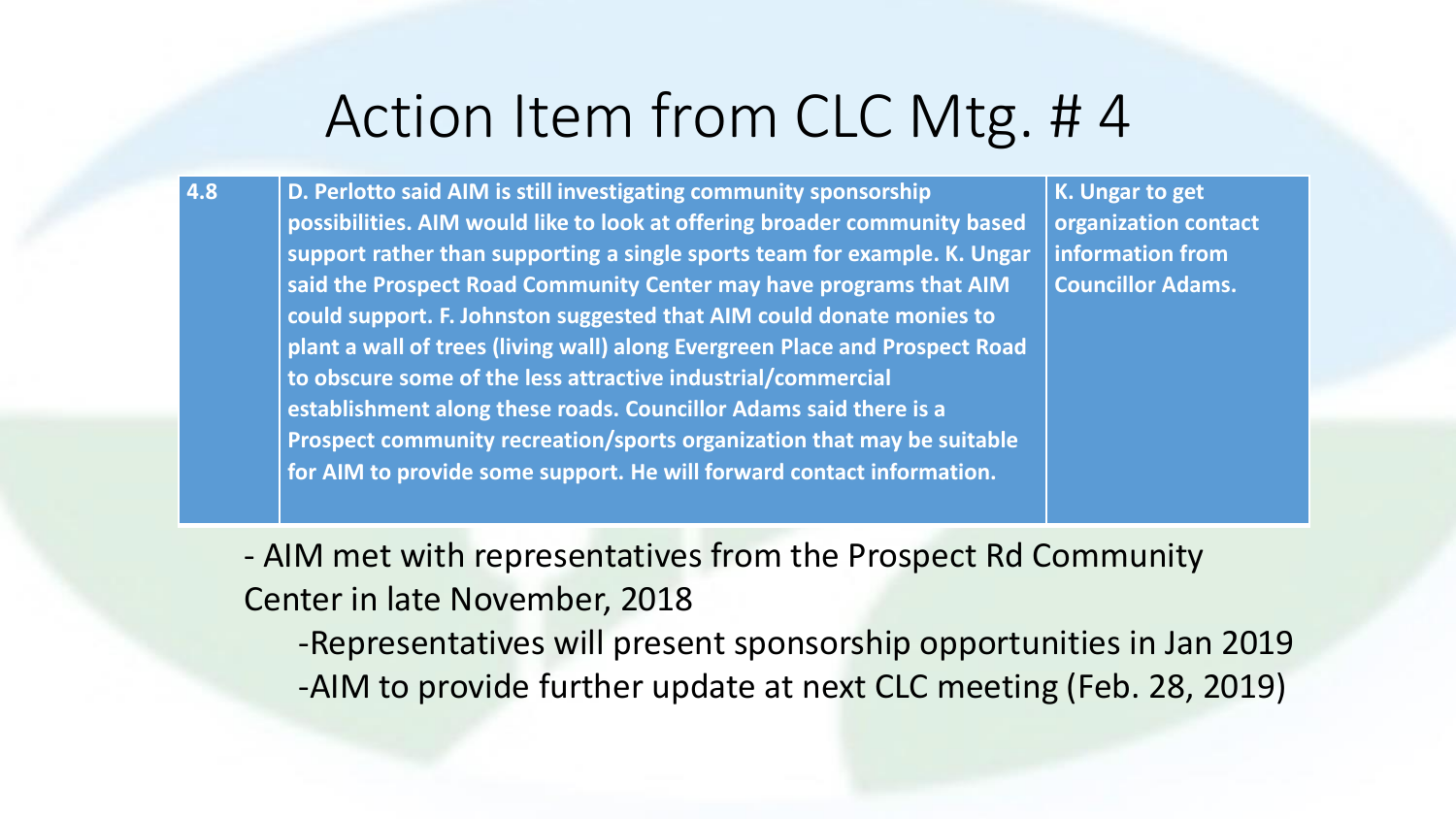- **4.18 The CLC meeting dates up to February 2020 were proposed as follows:**
	- **Dec 6, 2018**
	- **Feb 28, 2019**
	- **May 30, 2019**
	- **Sept 12, 2019**
	- **Dec 12, 2019**
	- **Feb 27, 2020**

**These meeting dates were agreed to and D. Perlotto to send out calendar invitations to all members for all dates.** 

**AIM to send out calendar invites**

- electronic calendar invitations have been sent out to all CLC members for all the above-noted meetings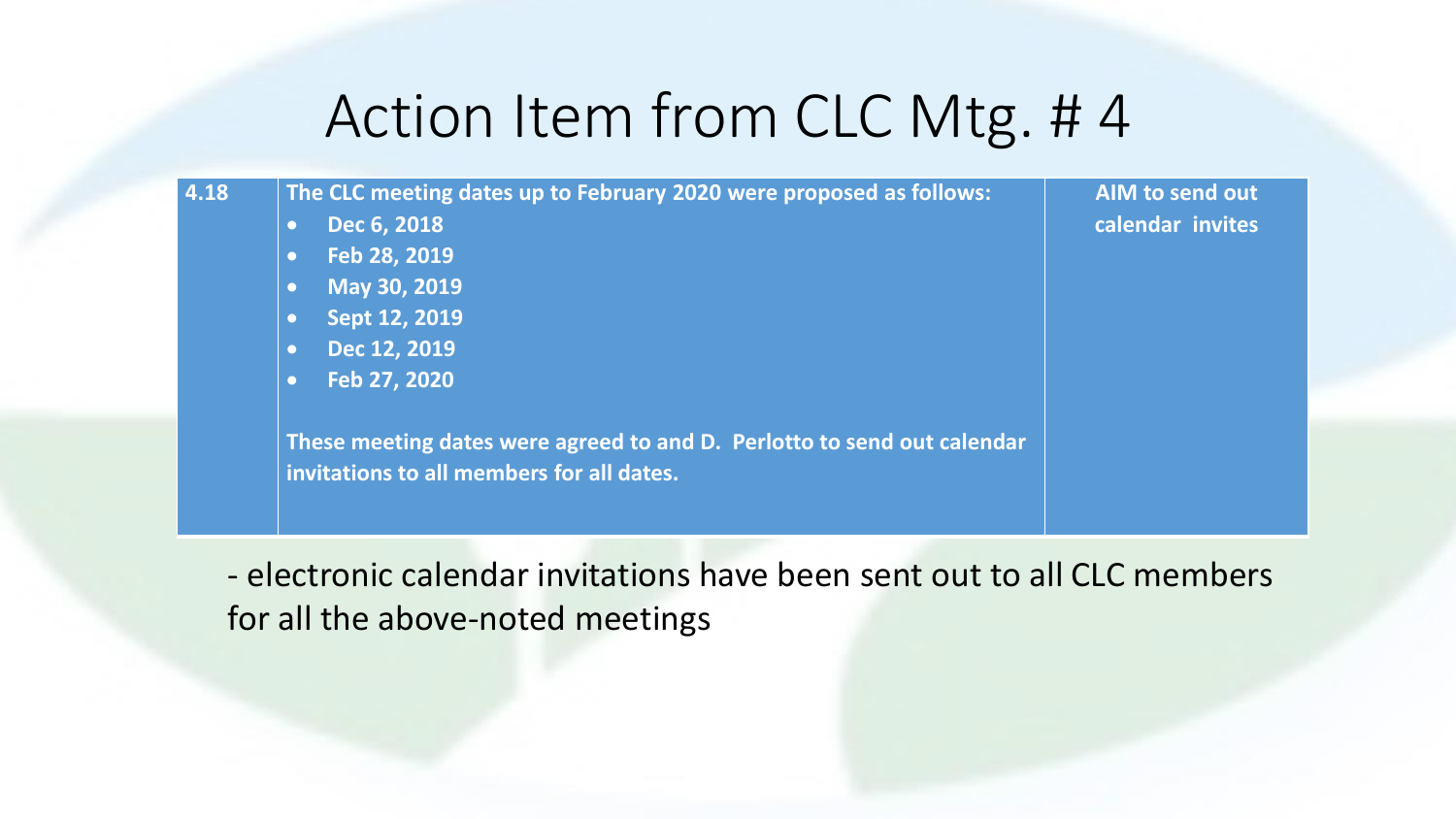# Q3 -2018 Operations Update

| <b>PROCESSING STATISTICS - 2018</b> |                                                 |                             |                     |                                           |                        |               |                                                                       |                                   |
|-------------------------------------|-------------------------------------------------|-----------------------------|---------------------|-------------------------------------------|------------------------|---------------|-----------------------------------------------------------------------|-----------------------------------|
| <b>Month</b>                        | <b>Incoming Source Separated Organics (SSO)</b> |                             |                     | <b>Outgoing</b><br><b>Compost Product</b> | <b>Outgoing Wastes</b> |               |                                                                       | <b>Odour</b><br><b>Complaints</b> |
|                                     | <b>Residential</b><br>Tonnes                    | Commercial/<br>mulit-tenant | <b>Total Tonnes</b> | <b>Tonnes</b>                             | <b>Tonnes</b>          | <b>Tonnes</b> | Front End Residue Back End Residue Leachate/Biowater<br><b>Litres</b> | $\pmb{\sharp}$                    |
| July                                | 1347.9                                          | 725.1                       | 2073.0              | 733.9                                     | 0.0                    | 44.8          | 390,156                                                               | $\pmb{0}$                         |
| <b>August</b>                       | 1272.3                                          | 786.2                       | 2058.5              | 486.2                                     | 13.4                   | 45.2          | 354,670                                                               | $\pmb{0}$                         |
| <b>September</b>                    | 810.7                                           | 721.5                       | 1532.2              | 251.0                                     | 4.8                    | 37.1          | 344,560                                                               | $\mathbf 0$                       |
| <b>Q3 TOTAL</b>                     | 3,430.9                                         | 2,232.8                     | 5,663.7             | 1,471.1                                   | 18.2                   | 127.1         | 1,089,386                                                             | $\mathbf 0$                       |
| <b>YTD:</b>                         | 11,447.5                                        | 7,388.9                     | 18,836.4            | 6,235.9                                   | 150.60                 | 538.5         | 6,828,106                                                             | 3                                 |

- No odour complaints in Q3-2018
	- o still only 3 complaints YTD
- No significant process issues in Q3-2018
- Grinder off line in September for major repair
	- o Required some diversion of incoming materials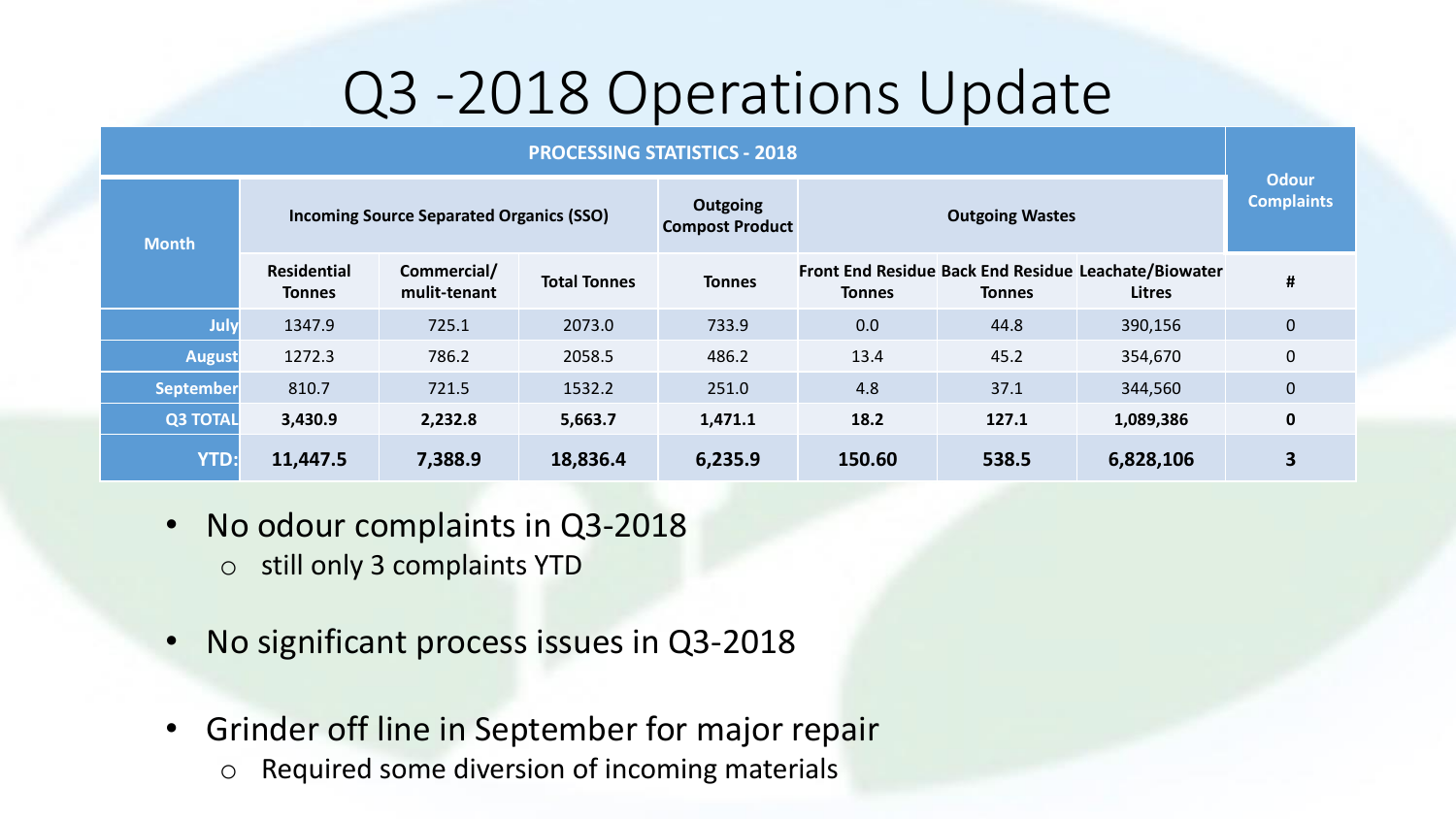# Detailed Summary of Incoming Tonnage

• Expands on data shown at CLC #4 related to breakdown of residential versus commercial incoming materials to Ragged Lake Composting Facility

| <b>HRM Ragged Lake SSO Composting Facility</b> |                                      |                                     |                                                             |                                                    |                                                                     |                                                                     |                                   |                                 |
|------------------------------------------------|--------------------------------------|-------------------------------------|-------------------------------------------------------------|----------------------------------------------------|---------------------------------------------------------------------|---------------------------------------------------------------------|-----------------------------------|---------------------------------|
| <b>HRM Processed and Diverted Organics</b>     |                                      |                                     |                                                             |                                                    |                                                                     |                                                                     |                                   |                                 |
| <b>Period</b>                                  | Residential<br>Processed<br>Organics | Commercial<br>Processed<br>Organics | <b>Total HRM</b><br>Organics<br>Processed at<br>Ragged Lake | *Organics<br><b>Diverted</b><br><b>Outside HRM</b> | **Leaf and<br><b>Yard Diverted</b><br>to Other<br><b>Facilities</b> | Christmas<br><b>Trees Diverted</b><br>to Other<br><b>Facilities</b> | <b>Total Diverted</b><br>Organics | <b>Total System</b><br>Organics |
| Apr. 1, 2016 -<br>Mar. 31, 2017                | 11,203.70                            | 8,115.19                            | 19,318.89                                                   | 2,815.95                                           | 1,476.00                                                            | 132                                                                 | 4,423.95                          | 23,742.84                       |
| Apr. 1, 2017 -<br>Mar. 31, 2018                | 11,448.69                            | 7,234.90                            | 18,683.59                                                   | 4,550.03                                           | 1,532.00                                                            | 136                                                                 | 6,218.03                          | 24,901.62                       |

- 2016/2017 diversion primarily related to rebuilding of receiving building
- 2017/2018 diversion primarily related to wind damage to curing building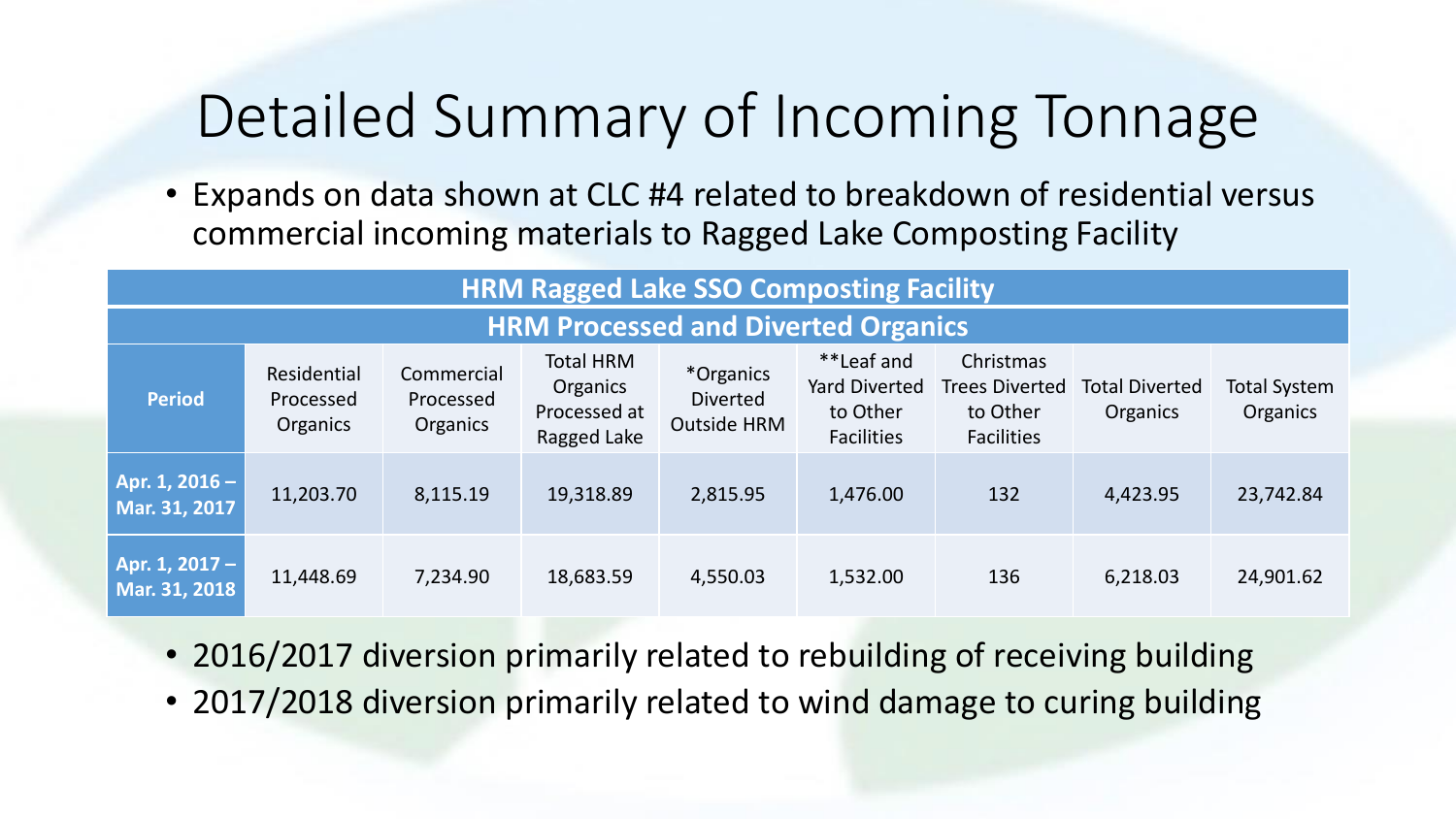### Screening Building Replacement

- current building has two major patches

80' x 200' Screening Building





20' 21' Pass-Through Building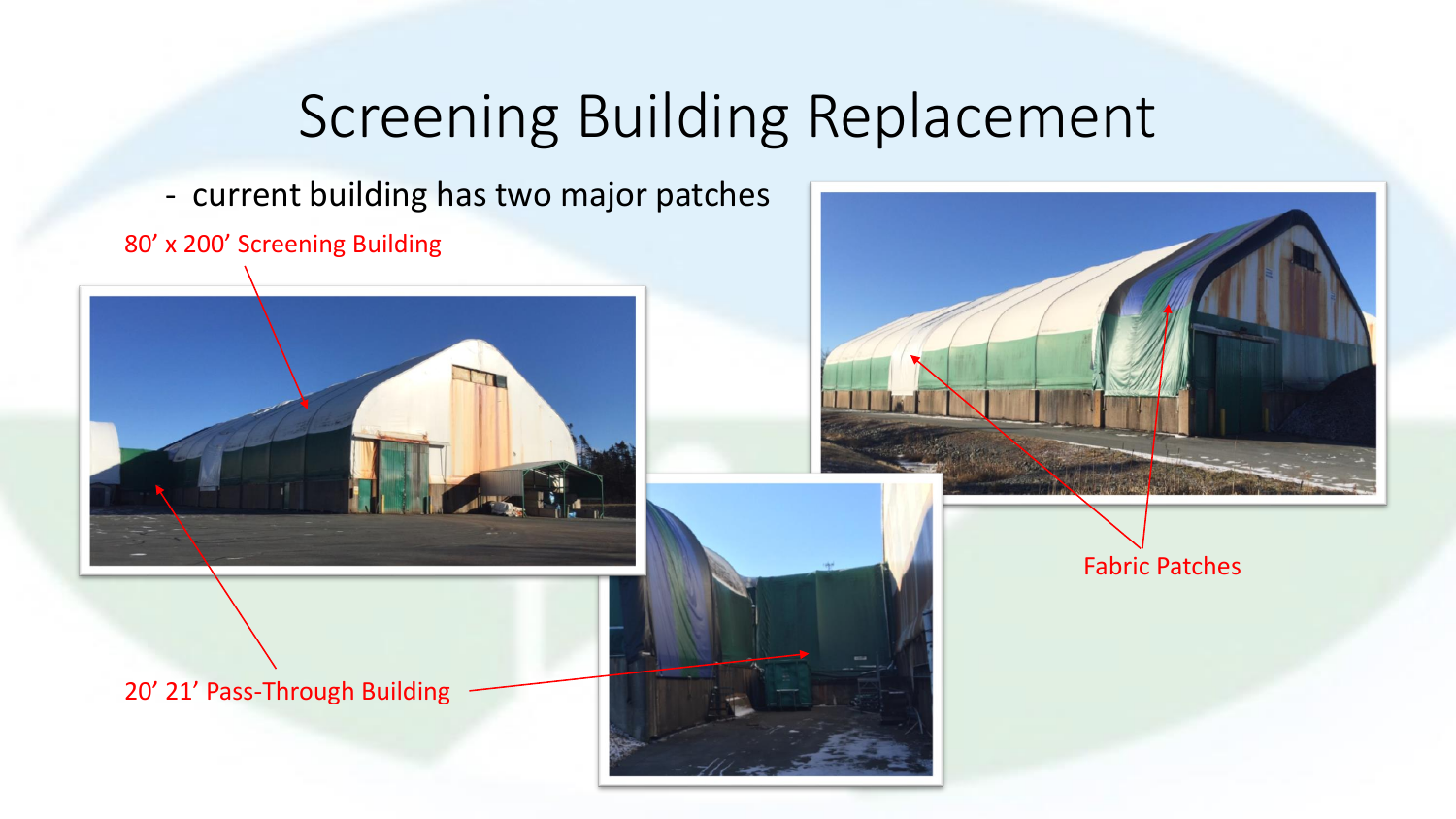# Screening Building Replacement

- Approval to replace 80' x 200' screening building received
	- Includes 20' x 21' pass through building between curing and screening buildings
	- Includes all new structural steel trusses and fabric
- Building ordered and being fabricated
	- New LED lighting system also ordered
- Tentative schedule is to start mid-late January 2019
	- Three to four week anticipated duration
	- Permit process is underway
- Screening building will be emptied in advance of demolition/construction
- Advance notice will be given to CLC and NSE prior to demolition